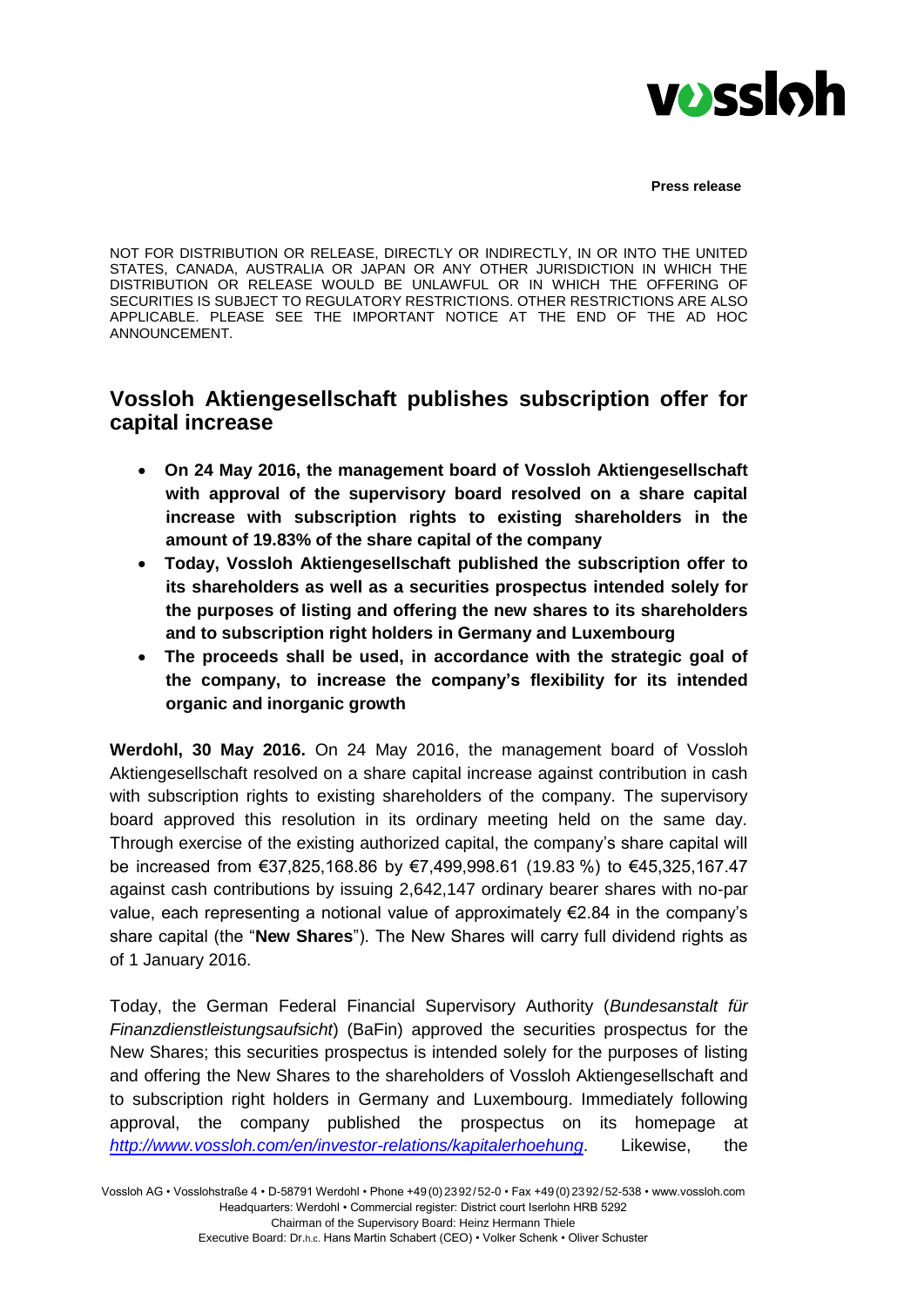

subscription offer was published in the German Federal Gazette (*Bundesanzeiger*) today.

The subscription period during which the Company's shareholders may exercise their subscription rights begins on 31 May 2016 and is expected to end on 14 June 2016. The New Shares are being offered to existing shareholders by way of indirect subscription at a subscription ratio of 5:1 and at a subscription price of  $\epsilon$ 48.00 per New Share. Five existing shares thus entitle shareholders to subscribe for one New Share.

The subscription rights for the New Shares will be traded in XETRA and in Specialist trading on the regulated market (*regulierter Markt*) of the Frankfurt Stock Exchange during the period from 31 May 2016 up to and including 10 June 2016 under ISIN DE000A2BPWM9 and security identification number (WKN) A2BPWM. No consideration will be given for any subscription rights not exercised.

Berenberg has agreed to subscribe to and underwrite the New Shares at the subscription price and to offer the New Shares to existing shareholders in accordance with the conditions of the subscription offer. Any New Shares not subscribed for by the end of the subscription period will be offered to qualified investors by way of a private placement. Additionally, Berenberg has committed to underwrite any non-subscribed New Shares at the subscription price. As of tomorrow, 31 May 2016, the Company's existing shares will be quoted as exsubscription rights (*ex Bezugsrecht*). The registration of the capital increase in the commercial register of the local court (*Amtsgericht*) of Iserlohn is expected to occur on or around 15 June 2016.

The company was given a firm commitment from its major shareholder Heinz Hermann Thiele, who is also chairman of the supervisory board of the company, to participate in the capital increase of Vossloh Aktiengesellschaft according to his shareholding (40.79%) and to exercise all the subscription rights he is entitled to.

The Company expects to receive gross proceeds from the capital increase of approximately €126.82 million. The net proceeds provide Vossloh with additional financial stability and flexibility to promote the intended profitable growth of the company.

The admission of the New Shares to the regulated market (*regulierter Markt*) of the Frankfurt Stock Exchange, and sub-segment thereof with additional post-admission obligations (Prime Standard), and to the regulated market (*regulierter Markt*) of the Düsseldorf Stock Exchange (*Düsseldorfer Wertpapierbörse*) is expected to occur on

Executive Board: Dr.h.c. Hans Martin Schabert (CEO) • Volker Schenk • Oliver Schuster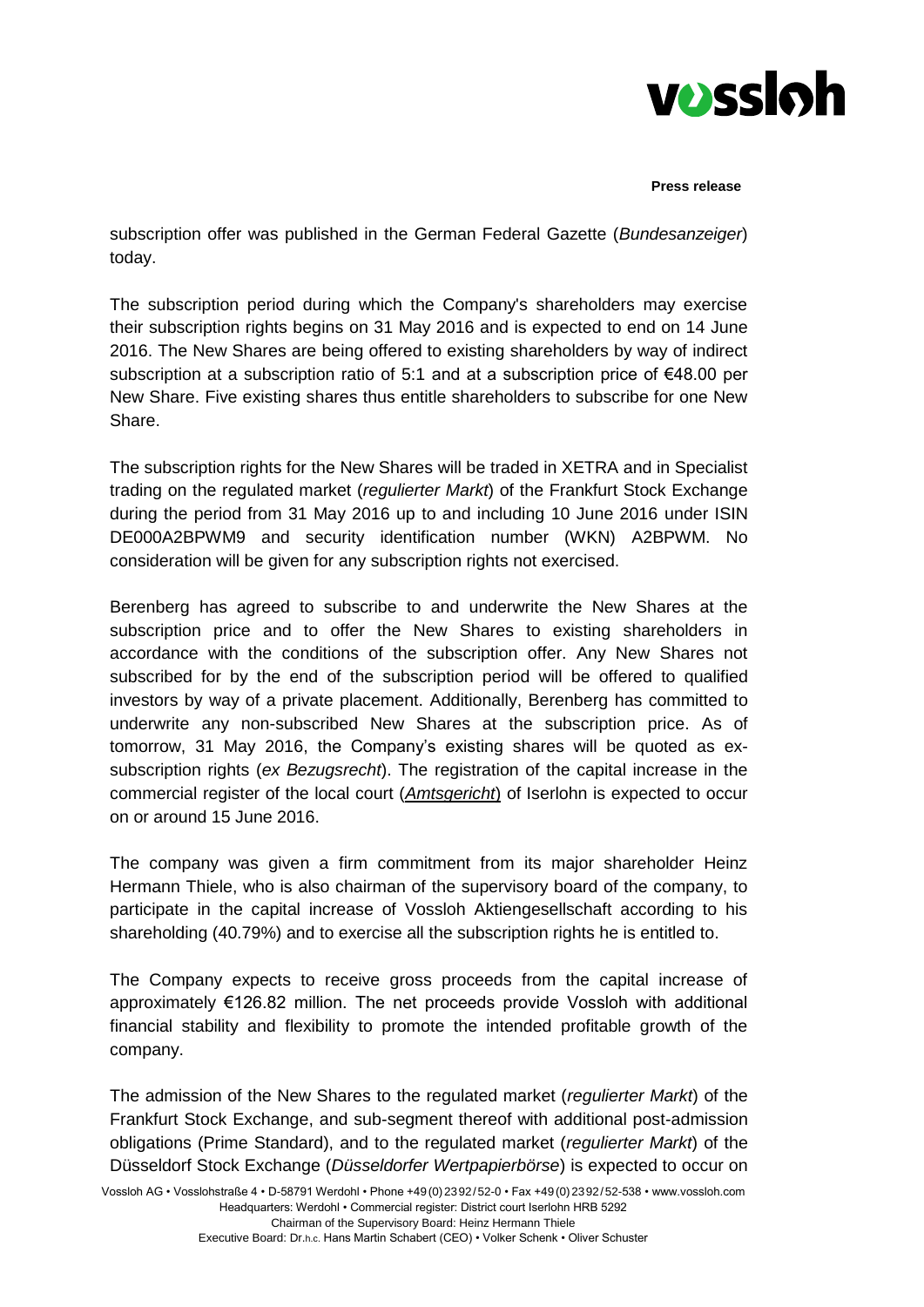

or around 16 June 2016. Commencement of trading is expected to occur on or around 17 June 2016. It is intended that the New Shares will be included in the existing listing quotations of the company's shares. Settlement of the subscribed shares and the private placement shares, if any, is planned to occur on 17 June 2016.

Oliver Schuster, CFO of Vossloh: "We intend to employ the capital increase for providing additional financial stability and flexibility for the company's future organic and inorganic growth. We want to be able to act when favourable opportunities arise for acquisitions in our core business. We are currently focusing on examining options for complementing our product and service offering in our focus regions."

## **Contact information for media:**

Lucia Mathée, MATHEE GmbH Phone: +49 (0) 2392 52-608 Email: [Presse@ag.vossloh.com](mailto:Presse@ag.vossloh.com)

### **Contact information for investors:**

Lucia Mathée, MATHEE GmbH Phone: +49 (0) 2392 52-609 Email: [Investor.relations@ag.vossloh.com](mailto:Investor.relations@ag.vossloh.com)

Vossloh is a global player in the rail technology markets. Our core business is rail infrastructure. In addition, the Group is active in the areas of rolling stock and electric buses. The activities of the Group are divided into the four divisions Core Components, Customized Modules, Lifecycle Solutions and Transportation. In financial year 2015, Vossloh generated sales of €1.2 billion with approximately 4,900 employees.

### *Important notice:*

*This announcement does not constitute an offer of securities for sale or a solicitation of an offer to purchase or subscribe securities of Vossloh Aktiengesellschaft in the United States, Germany or any other jurisdiction. The offer is made solely by means of, and on the basis of, the published securities prospectus.*

Vossloh AG • Vosslohstraße 4 • D-58791 Werdohl • Phone +49(0)2392/52-0 • Fax +49(0)2392/52-538 • www.vossloh.com Headquarters: Werdohl • Commercial register: District court Iserlohn HRB 5292 *This announcement does not constitute a securities prospectus. Potential investors should make their investment decision regarding the securities mentioned in this announcement solely on the basis of the securities prospectus which the company prepared in connection with the offering of these securities and which the company published upon approval by the Bundesanstalt für Finanzdienstleistungsaufsicht (BaFin) on 30 May 2016. The securities prospectus is available free of charge from Vossloh Aktiengesellschaft, Vosslohstraße 4, 58791 Werdohl, Germany, or on the*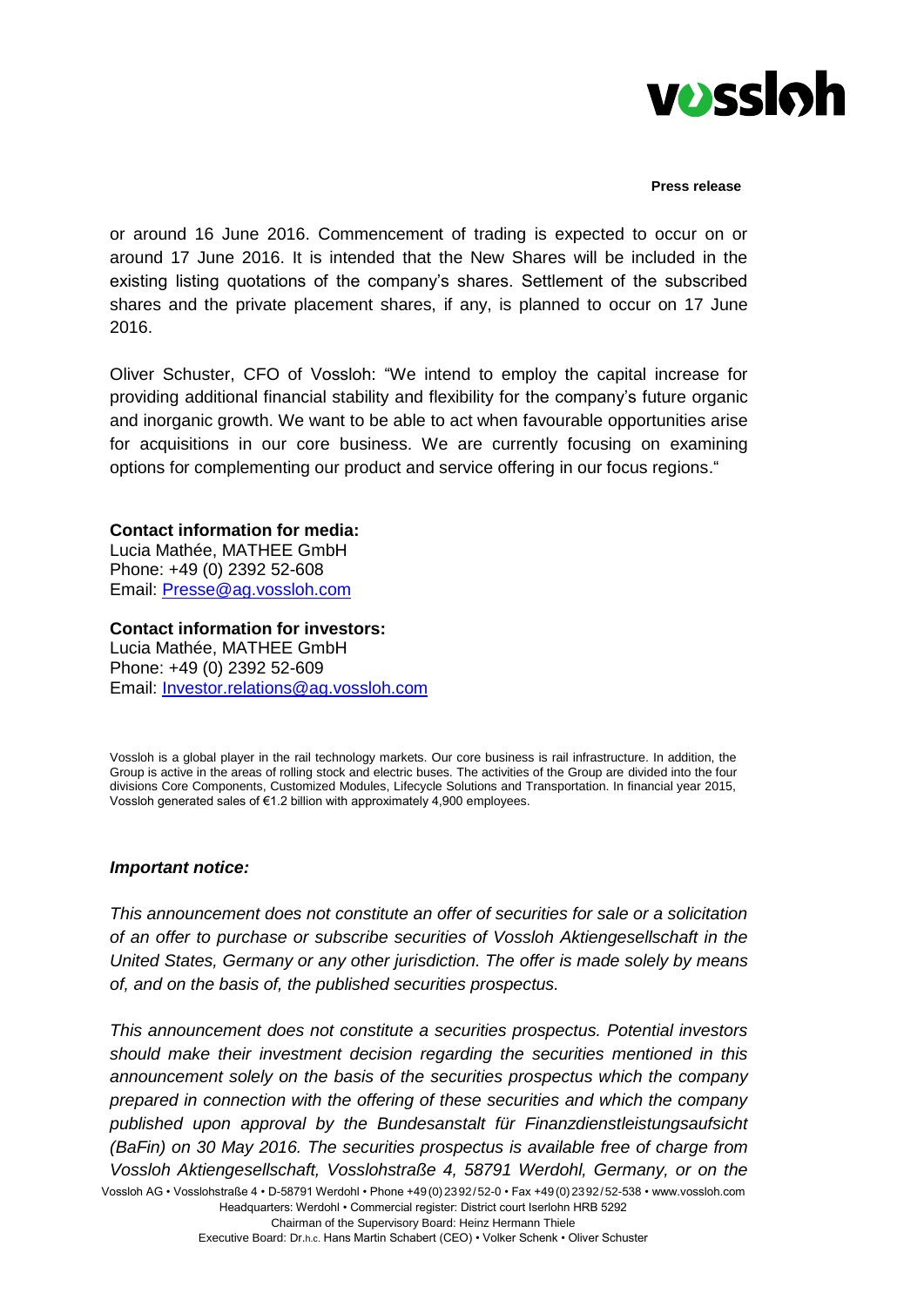

*website of Vossloh Aktiengesellschaft [\(http://www.vossloh.com/en/investor](http://www.vossloh.com/en/investor-relations/kapitalerhoehung)[relations/kapitalerhoehung\)](http://www.vossloh.com/en/investor-relations/kapitalerhoehung).*

*Securities may not be offered or sold in the United States without registration or, absent such registration, due to an exemption from registration under the U.S. Securities Act of 1933, as amended. The shares are not being, and will not be, offered to U.S. investors.*

*Subject to certain exceptions under applicable securities laws, the securities referred to in this announcement may not be offered or sold in Canada, Australia or*  Japan or to, or for the account or benefit of, any national, resident or citizen of *Canada, Australia or Japan.*

*No action has been taken that would permit an offering of the securities or their subscription or the distribution of this announcement in any jurisdiction where such offering, subscription or distribution is prohibited. Persons who obtain this announcement are required to inform themselves about potential restrictions and to observe any such restrictions.*

*This announcement contains forward-looking statements. These statements are based on the current views, expectations and assumptions of the management of Vossloh Aktiengesellschaft and involve known and unknown risks and uncertainties that could cause actual results, performance or events to differ materially from those expressed or implied in such statements. Actual results, performance or events may differ materially from those described herein due to factors affecting Vossloh Aktiengesellschaft such as, among other things, changes in the general economic and competitive environment, capital market risks, currency exchange rate fluctuations and competition from other companies, and changes in international and national laws and regulations, in particular with respect to tax laws and regulations. Vossloh Aktiengesellschaft does not assume any obligation to update any forwardlooking statements.*

*The information contained in this announcement is for background purposes only and does not purport to be full or complete. No reliance may be placed, for any purpose, on the information contained in this announcement or its accuracy or completeness. The information in this announcement is subject to change.*

*Neither Joh. Berenberg, Gossler & Co. KG nor its personally liable partner or any of its directors, officers, employees, advisers or agents accepts any responsibility or*  liability whatsoever for or makes any representation or warranty, express or implied, *as to the truth, accuracy or completeness of the information in this announcement*